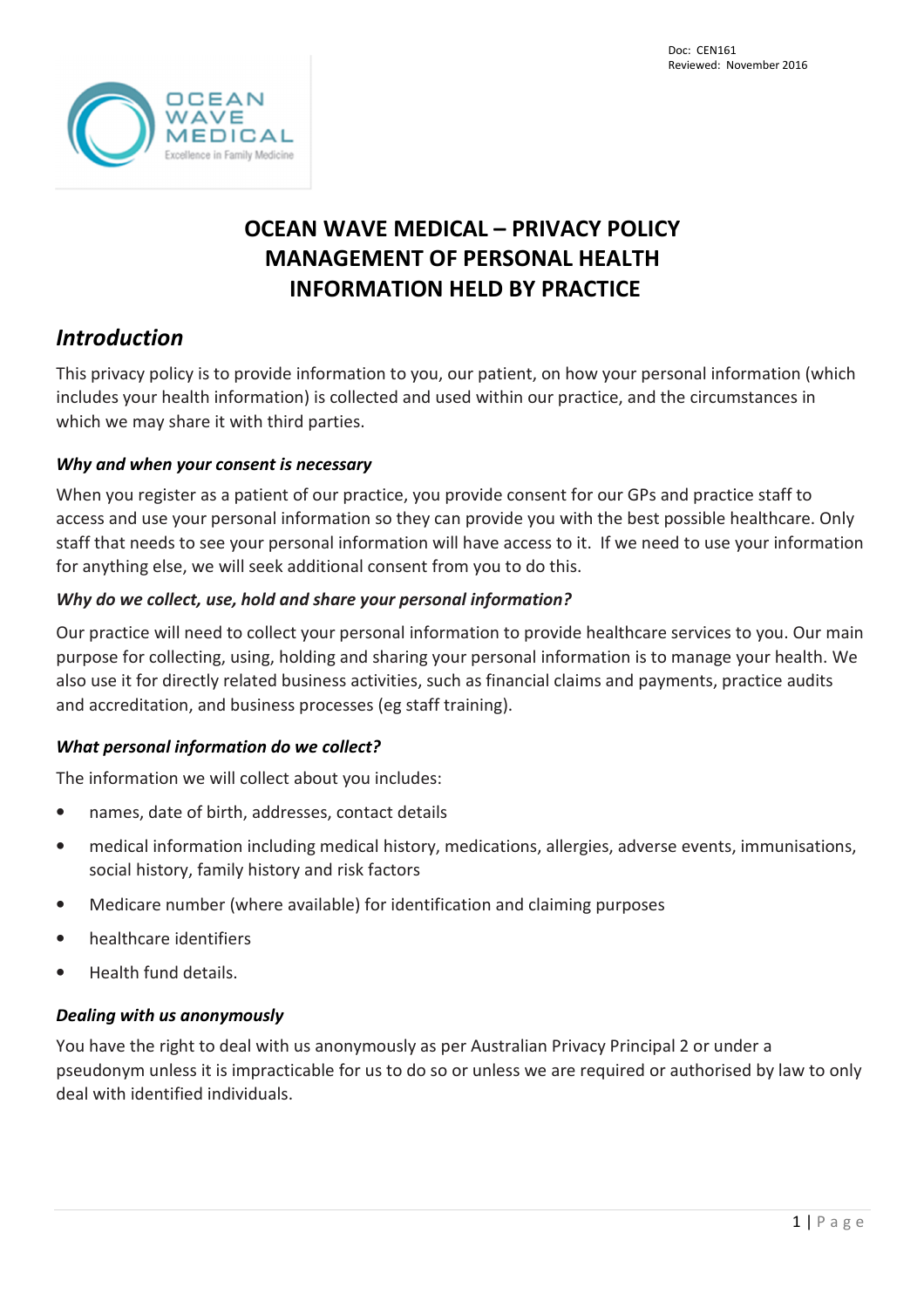#### *How do we collect your personal information?*

Our practice will collect your personal information:

- 1. When you make your first appointment our practice staff will collect your personal and demographic information via your registration.
- 2. During the course of providing medical services, we may collect further personal information. For example information can be collected through Electronic Transfer of Prescriptions (eTP), MyHealth Record/PCEHR system, eg via Shared Health Summary, Event Summary. Through any recalls/reminder messaging.
- 3. We may also collect your personal information when you visit our website, send us an email or SMS, telephone us, make an online appointment or communicate with us using social media.
- 4. In some circumstances personal information may also be collected from other sources. Often this is because it is not practical or reasonable to collect it from you directly. This may include information from:
	- your guardian or responsible person
	- other involved healthcare providers, such as specialists, allied health professionals, hospitals, community health services and pathology and diagnostic imaging services
	- Your health fund, Medicare, or the Department of Veteran's Affairs (as necessary).

#### *Who do we share your personal information with?*

We sometimes share your personal information:

- with third parties who work with our practice for business purposes, such as accreditation agencies or information technology providers – these third parties are required to comply with APPs and this policy
- with other healthcare providers
- when it is required or authorised by law (eg court subpoenas)
- when it is necessary to lessen or prevent a serious threat to a patient's life, health or safety or public health or safety, or it is impractical to obtain the patient's consent
- to assist in locating a missing person
- to establish, exercise or defend an equitable claim
- for the purpose of confidential dispute resolution process
- when there is a statutory requirement to share certain personal information (eg some diseases require mandatory notification)
- During the course of providing medical services, through Electronic Transfer of Prescriptions (eTP), MyHealth Record/PCEHR system (eg via Shared Health Summary, Event Summary).